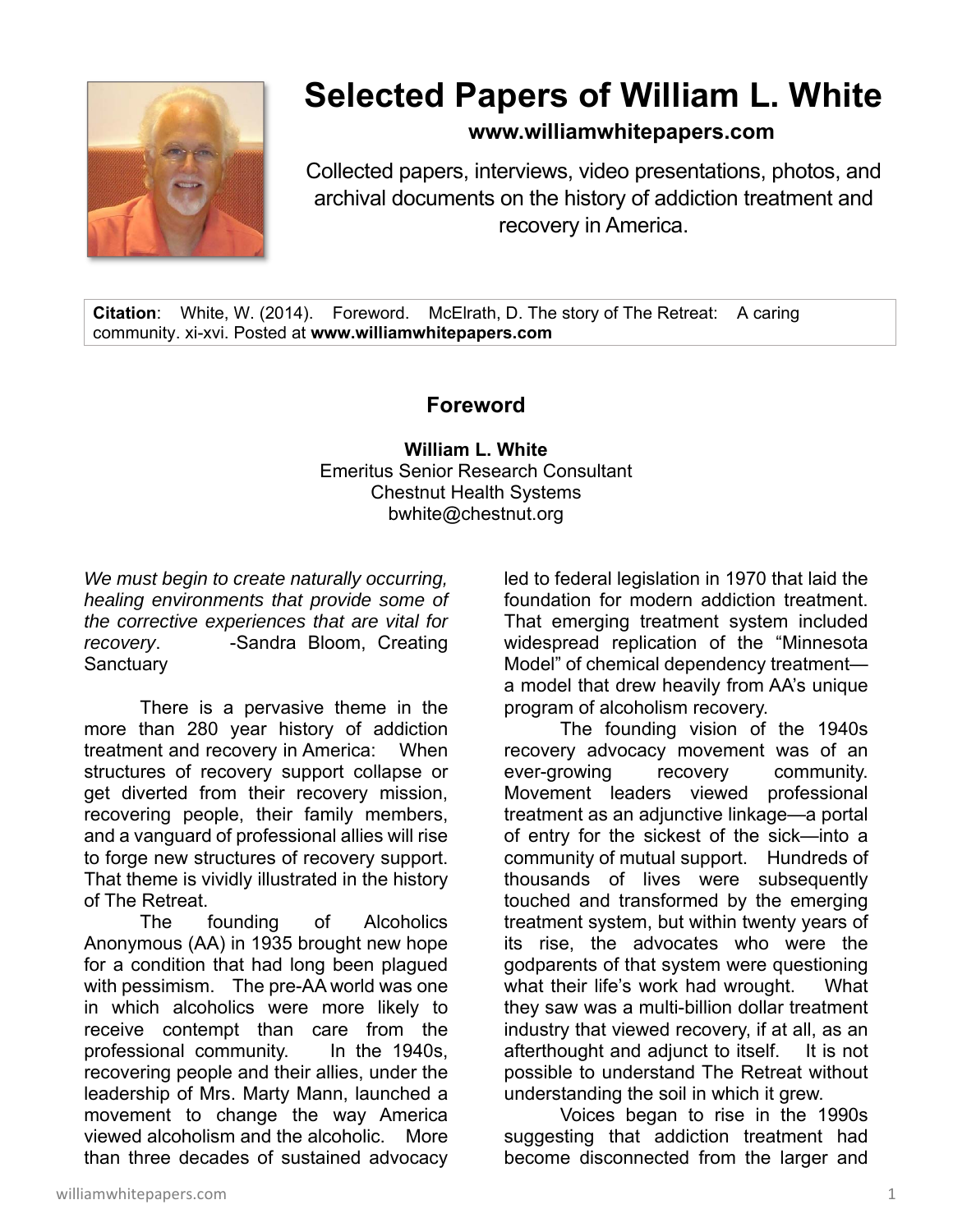more enduring process of addiction recovery as well as from the grassroots communities out of which it was born. Long-tenured addiction counselors began to fear that something very important had been lost on the road to the professionalization and commercialization of addiction treatment. The signs of such loss were evident in many quarters. Recovery representation declined among addiction counselors, and the legions of recovering volunteers disappeared amidst the new wave of professionalism. Relationships eroded between addiction treatment organizations and AA and other recovery mutual aid fellowships. Addiction became viewed not as a primary disorder but a superficial manifestation of underlying psychopathology. The emphasis on spirituality and the power of a caring community declined in tandem with growing interests in "dual diagnosis," an everexpanding service menu, and the use of psychotropic medications. The "language of the heart" was displaced by a new vocabulary that tenured counselors castigated as "psychobabble."

 The ultimate loyalty of many treatment organizations shifted from those being served to those regulating and paying for service. Alcoholics and addicts became a crop to be harvested for financial profit by predatory institutions. Concern for recovery rates gave way in many organizations to concerns about census rates and profit margins. In this new climate, counselors lamented spending more time on paperwork than people work. Treatment became everbriefer, and long-term recovery became less and less of a visible focus of addiction treatment. In response to these changes in the field's essential character, spiritual leaders within the addiction treatment field suggested it was time the treatment field conducted its own "searching and fearless moral inventory" and that perhaps the field was itself in need of a recovery process.

 Such sentiments contributed to the rise of a new recovery advocacy movement in the late 1990s that, as it developed, challenged the treatment field to renew its recovery orientation. Simultaneously,

experiments were initiated to recapture the best within the founding visions of addiction treatment, particularly from within the earliest era of the Minnesota Model. In that process, approaches to recovery support were created (or re-created) that defined themselves not as professionally-directed addiction treatment but as spirituallyfocused communities of mutual recovery support. Among the earliest proponents of this approach were Dr. George Mann and John Curtiss, whose shared vision took life in 1998 in The Retreat. Mann and Curtiss drew on their mutual concern over the direction of addiction treatment and their long respective tenures at St. Mary's Hospital and Hazelden to recapture the purity and simplicity of what they felt had been lost in the evolution of the Minnesota Model and the larger arena of modern addiction treatment. Their vision was of an approach focused exclusively on addiction recovery that was affordable, accessible, and effective. The boldness of what The Retreat created was not in forging a new form of treatment; it was in building a community of mutual help that no longer defined itself as treatment. It was in creating a community in which a contagious spirit of recovery rose not from the direction of a professional but from this caring community.

 The subsequent success of The Retreat has prompted numerous efforts at replication and adaptation, but the story of the history and inner workings of The Retreat has, until now, not been told. Nor has there been any detailed presentation of how The Retreat was influenced by, and yet differs from, Hazelden and other exemplars of the Minnesota Model. This is a story many of us have eagerly awaited, and there is no one better suited to tell it than Damian McElrath. In the following pages, he eloquently depicts the conditions that spawned the idea of The Retreat, how that idea grew into a community, and how that community has evolved. This is a story with profound implications for the future of addiction treatment and its viability and status as a cultural institution. That alone makes this book noteworthy, but of even greater